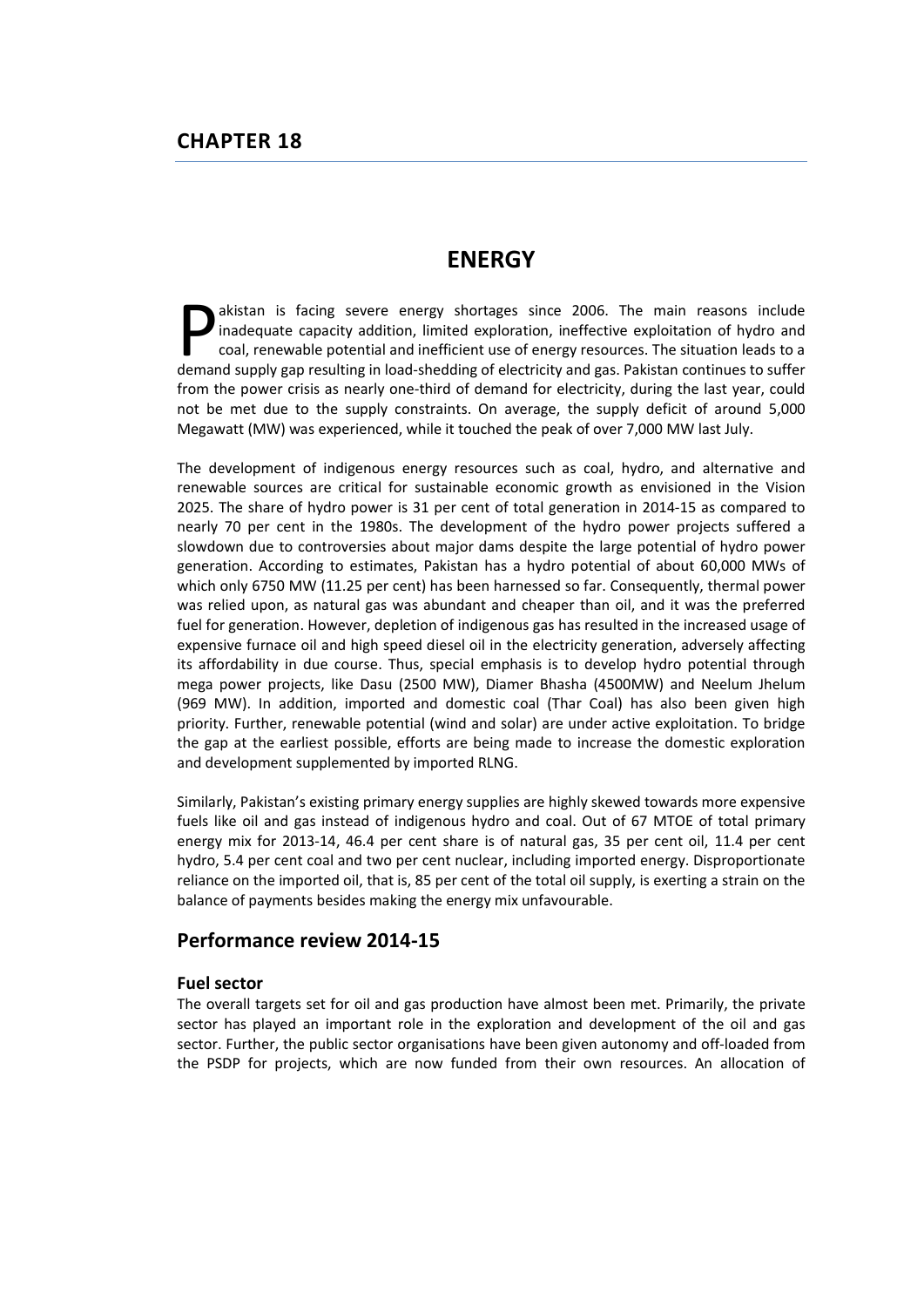| S.No           | <b>Items</b>         | <b>Units</b>    | <b>Targets</b><br>2014-15 | <b>Expected</b><br>achievement up<br>to 30-06-2015 | <b>Achievements</b><br>(%) |
|----------------|----------------------|-----------------|---------------------------|----------------------------------------------------|----------------------------|
| 1              | <b>Production</b>    |                 |                           |                                                    |                            |
| 11.1           | Crude oil            | Million barrels | 35.62                     | 35                                                 | 98.26                      |
| 11.2           | Gas                  | Trillion cft    | 1.470                     | 1.460                                              | 99.32                      |
| 11.3           | <b>LPG</b>           | <b>Tonnes</b>   | 4,38,000                  | 5,11,000                                           | 116.67                     |
| $\overline{2}$ | No. of wells drilled | <b>Numbers</b>  | 104                       | 80                                                 | 76.92                      |
| 32.1           | Exploratory          | <b>Numbers</b>  | 54                        | 40                                                 | 74.07                      |
| 32.2           | Development          | <b>Numbers</b>  | 50                        | 40                                                 | 80                         |

Rs166.720 million was made for the Geological Survey of Pakistan (GSP) for their coal exploration projects. The oil and gas production targets and achievements are tabulated below:

## LNG and Gas

Under the Fast Track LNG Services Project, the Sui Southern Gas Company Limited (SSGCL) and Engro Elengy Terminal (Pvt.) Limited (EETPL) executed an LNG Services Agreement (LSA) for design, construction and operation of three million tonnes per annum (equivalent to 400 MMCFD) as well as its re-gasification and storage. The terminal has been completed and is operational now since March 2015. The terminal capacity can be enhanced up to 600 MMCFD.

Moreover, the Gawadar-Nawabshah LNG Terminal and Pipeline Project envisage laying of 42" 700 kilometre pipeline along with terminal at Gawadar for importing 500 MMCFD. A framework agreement for the project has been signed on the Government-to-Government basis with China during the last visit of the Chinese President to Pakistan in April 2015.

A total of 4,18,410 new consumers were added to the Sui Gas Companies, that is, Sui Northern Gas Company Limited (SNGPL) and SSGCL. Moreover, these Companies have also added 6,799 kms of new transmission and distribution pipelines in their respective jurisdictions. (Gas consumers, transmission, distribution achievements and targets are attached at Annexure-V.)

## Coal

The Thar coal development is being given high priority, and the Sindh government has already constructed airport, improved and widened of roads for movement of heavy machinery and equipment from sea port up to the Thar Coalfield. In the current fiscal year, the provincial government has earmarked Rs21 billion for coal, wind and other energy projects. The Sindh Engro Coal Mining Company (SECMC) has started mining work at the Thar Block-II and about three million cubic meters overburden has been removed.

The GSP is also implementing three coal exploration projects in Sindh, Punjab and Balochistan, which are as follows:

- Appraisal of newly-discovered coal resources of the Badin Coal Field and its adjoining areas of Southern Sindh
- Exploration of tertiary coal in the Central Salt Range, Punjab
- Exploration and evaluation of coal in Raghni, Tehsil Sharig, Balochistan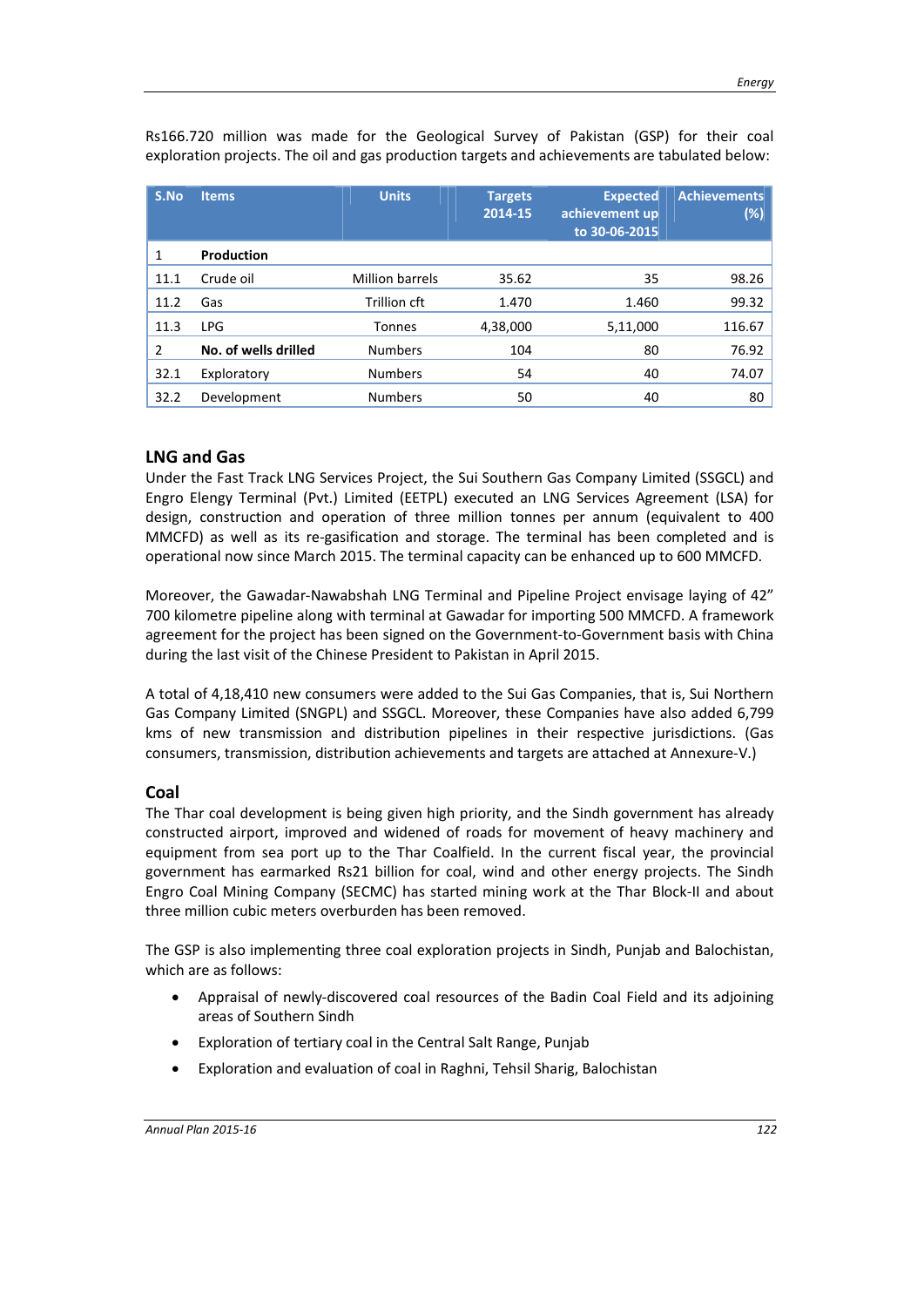## Power sector

An amount of Rs240 billion was allocated for the energy sector development projects in 2014-15. An addition of 536.2 MW out of 675 MW planned in 2014-15 was actualised. The remaining capacity of the Nandipur Combined Cycle Power Plant (138.8 MW) is expected to commission up to June 28, 2015. The power addition in the system is mainly from renewable resources, and is given in the table below.

Capacity addition 2014-15

| Sr. # | <b>Name of project</b>                              | <b>Agency</b> | <b>Fuel</b> | <b>Capacity</b><br>(MW) |
|-------|-----------------------------------------------------|---------------|-------------|-------------------------|
| 1(a)  | 425 MW Combined Cycle Power Plant, Nandipur         | <b>NPGCL</b>  | FO          | 286.2                   |
| (b)   | 425 MW Combined Cycle Power Plant, Nandipur         | <b>NPGCL</b>  | FO          | 138.8                   |
| 2     | M/s Three Gorges First Wind Farm Pakistan Pvt. Ltd. | AEDB          | Wind        | 49.5                    |
| 3     | M/s Foundation Wind Energy - Ltd.                   | AEDB          | Wind        | 50                      |
| 4     | M/s Foundation Wind Energy-II Ltd.                  | AEDB          | Wind        | 50                      |
| 5     | Solar power park Bahawalpur                         | <b>NPGCL</b>  | Solar       | 100                     |
|       | Total Addition 2014-15                              |               |             | 675                     |

The existing installed capacity is 24,830 MW, including 22,408 MW on the NTDC system and 2,422 MW on the K-Electric. The power generation mix by source is given in the pie chart below. The plant-wise details of power generation are attached at Annexure-I.



## Transmission and distribution system

During the year 2014-15, the NTDC transmission has been enhanced by adding 3,150 MVA and<br>6,277 MVA on 500 kV and 220 kV systems respectively. Further, the transmission lines were 6,277 MVA on 500 kV and 220 kV systems respectively. Further, the transmission lines were 6,277 MVA on 500 kV and 220 kV systems respectively. Further, the transmission lines were<br>extended by 1,944 kms accordingly. The distribution network has been enhanced by adding a total of 12,865 MVA distribution transformers corresponding 3,447 kms of transmission line to cater to the growing demand of all the ten distribution companies, which have also improved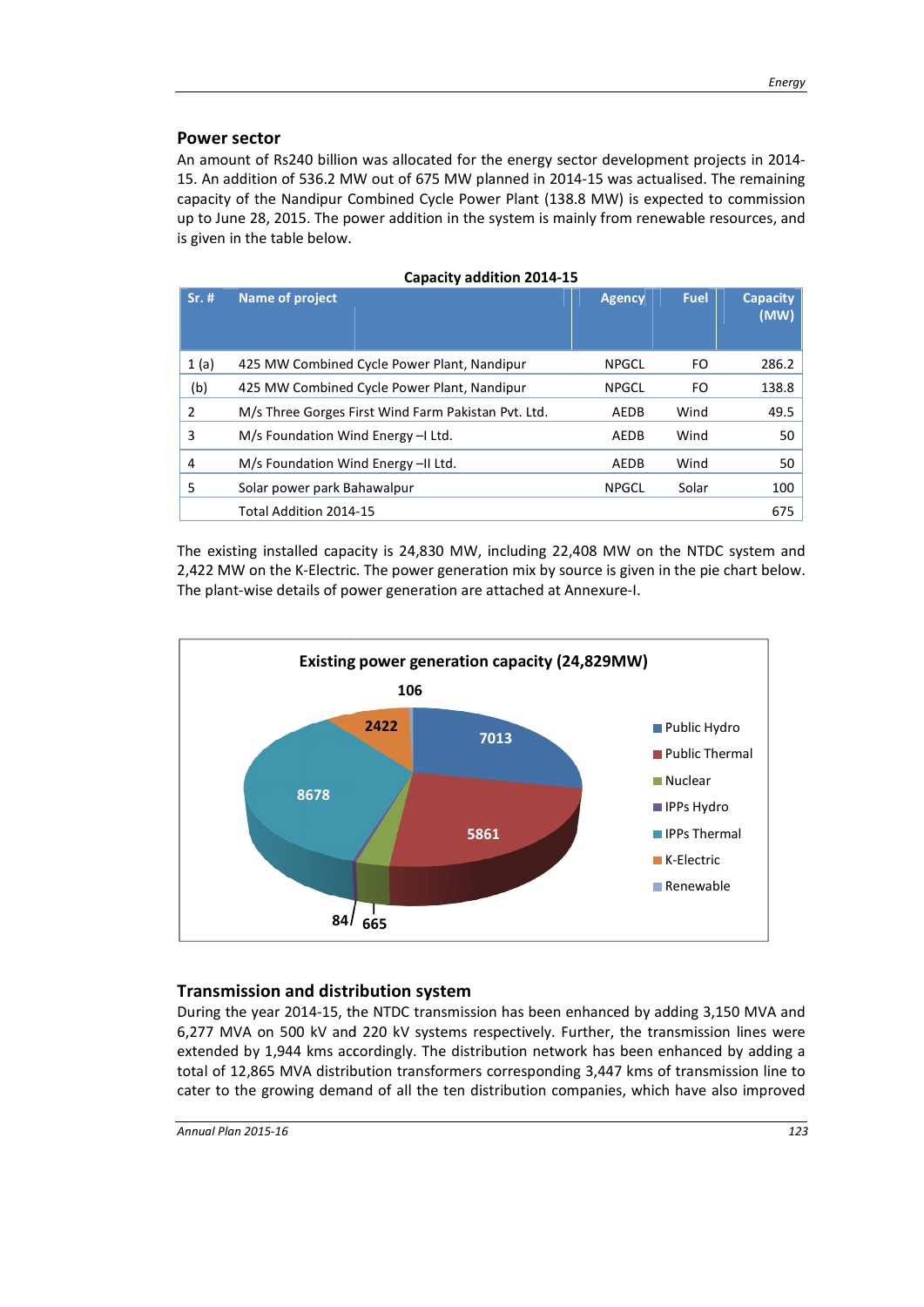their feeders by optimisation. The details of transmission projects are attached at Annexure-II, while the details of enhancement in distribution capacity of all DISCOs are attached at Annexure-III.

## Outlook 2015-16

The projects for generating 1,027 MW are expected to come on line by year 2015-16. The demand-supply gap will, however, remain almost the same due to increase in demand, which is expected to grow at a rate of four to five per cent. The Neelum-Jhelum project is at an advanced stage of completion, and will come on line during FY 2016-17 adding 969 MW to the grid, which will reduce the demand-supply gap.

The government has initiated a programme with the assistance of China, where the energy sector has been given high priority to overcome energy shortages by the year 2017-18. The China-Pakistan Economic Corridor (CPEC) is expected to add 10,400 MW to the grid by 2018. The projects include coal, hydro and wind. List of the CPEC projects is attached as Annexure-VI. Not only that it will augment supplies in a major way, but will also significantly change the energy mix, replacing expensive oil and resulting in reduction in the average cost of generation. An important aspect of the CPEC projects is that it will be implemented in the private sector. All finance, equity and debt will be in the domain of project finance, and will not be affecting government debt portfolio. In the current year, the planning activities are expected to be completed and possibly some construction activity may also be started. In fact, on-ground activity has already been initiated on the Thar coal.

An important development in the fuel sector had been a substantial decrease in the international oil prices resulting in 29 per cent reduction in the local petroleum product prices. This development has lowered transport costs and electricity generation cost to the extent of electricity generation based on oil.

The Gas Infrastructure Development Cess (GIDC) bill has been passed by the Parliament. The Cess will increase average cost of gas for all sectors except domestic. However, a aspect of the Cess is that the gas transmission projects will be financed out of it to cater for imported LNG.

The projected demand for oil and gas during 2015-16 is 23 million tonnes (4,73,000 barrels per day) and 2.1 trillion cubic feet (six billion cubic feet per day) respectively. Keeping in view the planned supply of the indigenous oil of only 110,000 barrels per day and 1.5 trillion cubic feet gas, during 2015-16 a supply-demand gap in both oil and gas sectors is required to be met through an import of 18 to 19 million tonnes crude oil and petroleum products. Moreover, the indigenous gas supply will be supplemented through LNG imports to the tune of 400 MMCFD resulting in bridging to some extent the widening gas shortfall of over two billion cubic feet per day.

In line with the Vision 2025, the development of hydro power resources is being actively pursued and about 9551 MW projects are at various stages of construction. These are 4500 MW Diamer Bhasha,128 MW Keyal Khwar, 106 MW Golan Gol, 2160 MW Dasu Hydropower Project (stage-1), 34.5 MW Harpo, 969 MW Neelum Jhelum, 1410 MW Tarbela  $4<sup>th</sup>$  Extension, 243 MW  $2^{nd}$  Rehabilitation of Warsak Hydropower station. Similarly 2880 MW nuclear power projects are at various stages of construction.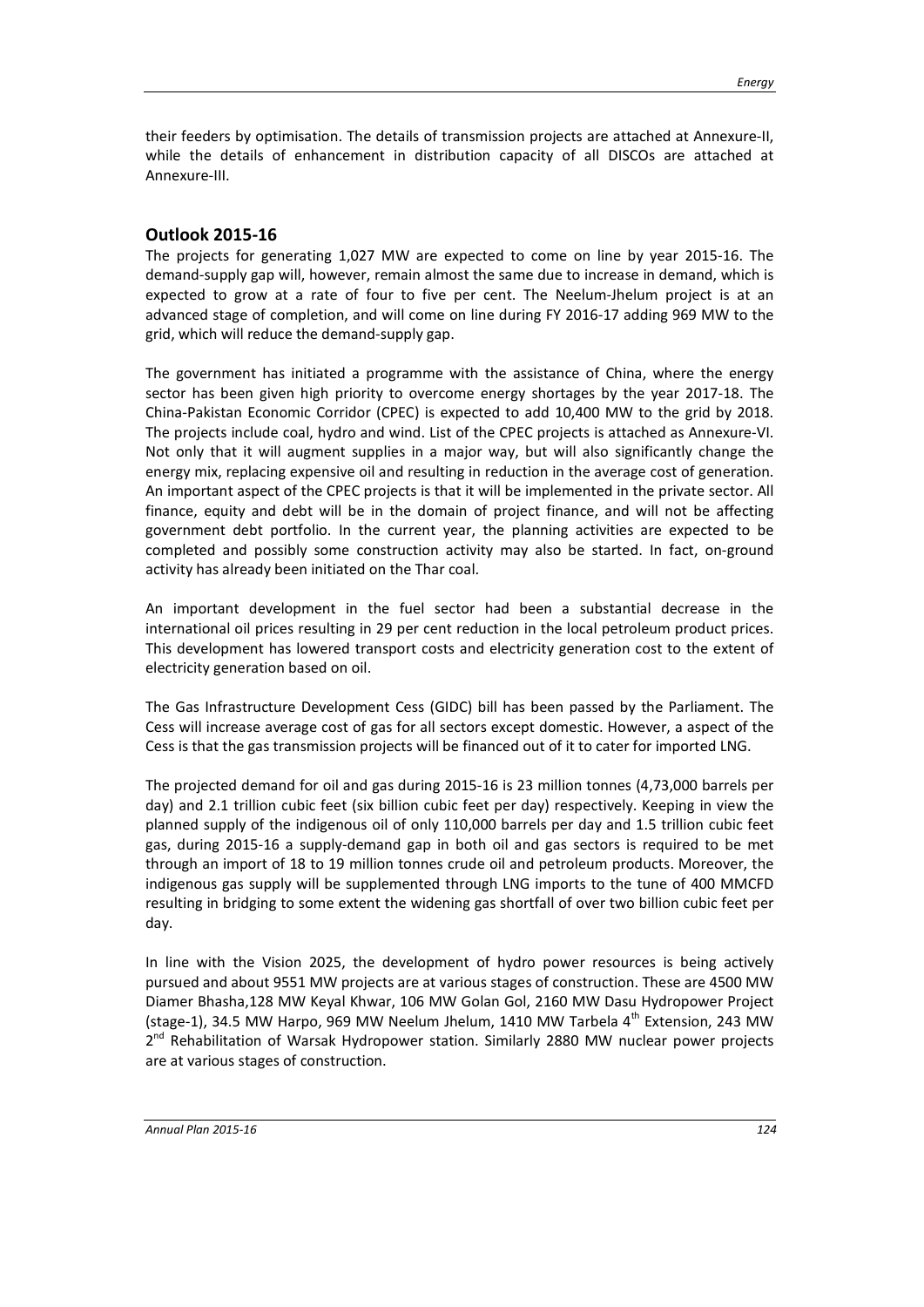The pre-feasibility and feasibility studies of approximately 18875 MW hydro projects have been completed. The projects are under various stages of approval, and finances for these projects are being arranged. These are 7100 MW Bunji Hydropower Project, 310 MW Refurbishment and upgradation of the Mangla Generating Unit 1-6, 1100 MW Kohala, 690 MW Shyok Dam, 665 MW Lower Plas Valley,496 MW Lower Spat Gah, 40MW Basho, 2300 MW Pattan, 4000 MW Thakot, 2100 MW Dasu stage-II 48 MW Jagran, 26 MW Shagarthang.

Approximately, a total of 4445 MW thermal projects in the public sector are under construction. These are 425 MW Power Project Nandipur, 1320 MW Coal fired Power Plant Jamshoro, while two 2400 MW LNG-based power plants at Haveli Bhadur Shah and Balloki have been recently approved by the government, while 300 MW coal-fired Power Plant Gwadar is in the feasibility stage. These plants are expected to be completed by 2017-18.

The Planning Commission has deliberated on various proposals to facilitate and encourage the use of energy efficient LED lights and air conditioners by reducing import duty. Given the nature of the appliances, a reduction in rate of taxes will increase the quantity demanded, which will also result in increasing the overall tax revenue. In this respect, consultative meetings are being carried out to explore more options for energy conservation and efficiency. Also, the Building-Code of Pakistan has been outlined by the Pakistan Engineering Council, which has been done in collaboration with the government departments and ENERCON for implementation to improve energy conservation.

## Energy programme for 2015-16

#### Fuel sector

The crude oil and gas production is planned to be 40 million barrels and 1.5 trillion cubic feet respectively. The Liquefied Petroleum Gas (LPG) production is planned to be 5,84,000 tonnes. Total 126 wells, including 61 exploratory and 65 developmental, are being planned to be drilled by the Exploration and Production (E&P) companies. The four existing OMCs will construct 10 new oil storages at six locations.

## Shale oil and gas

In order to supplement the convention oil and gas exploration and production, a study has been initiated with the financial assistance of the USAID, which is expected to be completed by the end of 2015. The study will provide assessment and allied aspects of the shale oil and gas resources in the country, ultimately leading to development of a comprehensive and investment-friendly shale oil and gas policy.

#### Gas transmission and distribution

Both the SNGPL and SSGCL have plans to add total of 419,430 new consumers to their respective systems during the year 2015-16. In addition, the SNGPL and SSGCL have intended targets to lay down 7,332 kms in total of new transmission and distribution pipelines in their respective networks. In order to transmit the imported LNG to up-country, the SSGCL will construct 42" pipelines, which are expected to be completed by the end of 2016.

#### Gas losses and theft control

In addition to the Criminal Law (Amendment) Act 2011 by amending the Pakistan Penal Code 1860 and Code of Criminal Procedure 1898, the Gas (Theft Control and Recovery) Bill 2014 is under consideration in the National Assembly. After its passage from the Parliament, the law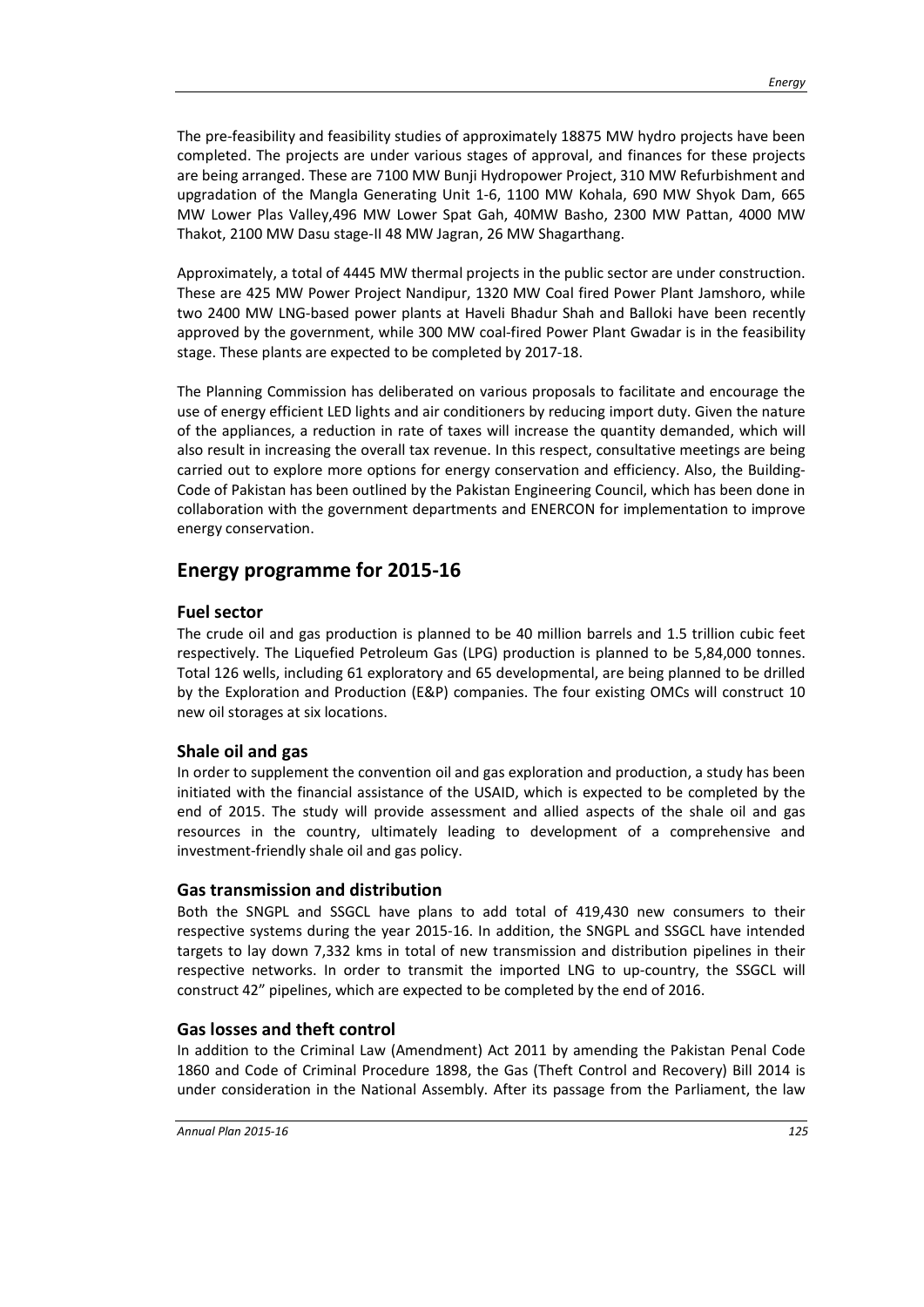will help in curbing the theft and reducing the gas losses, while also improving the arrear recovery from the consumers. In addition, to improve the operational efficiency of both the gas utility companies, a restructuring programme envisaging unbundling and separation of the transmission from the distribution is under active consideration.

## LNG imports

During 2015-16, the LNG import will be enhanced from 400 to 600 MMCFD with further investment to be made by the public and private sectors in developing additional terminals. The pricing and other related matters, including allocation and its distribution through existing and new pipelines, will be undertaken by the Oil and Gas Regulatory Authority (OGRA) and sui gas companies.

The Gas Infrastructure Development Cess (GIDC) Bill 2015, passed by the both Houses of the Parliament, has enabled the government to collect additional revenue from the gas consumers, excluding domestic. The collection of revenue under the GIDC will be spent on gas infrastructure required for the imported LNG, and IP and TAIPI projects.

In order to reduce an immense pressure on the limited supply of the indigenous gas, the government has allowed CNG sector to import LNG at a reduced GST of five per cent. Accordingly, the CNG sector has formed a gas company for the purpose, and is finalising the modalities for the LNG import. In addition, the fertilizer sector has also been persuaded to consider utilisation of syngas obtained from the Thar coal gasification.

#### Provincial participation in exploration and development of oil and gas

Under the  $18<sup>th</sup>$  Constitutional Amendment, the provinces have been given equal and joint ownership over the oil and gas resources. The provincial energy departments are making all efforts to enhance oil and gas exploration in their respective jurisdictions. The KPK government has established the KP Oil and Gas Company Ltd (KPOGCL). The Sindh government, through the Sindh Energy Holding Company Ltd (SEHCL) and Sindh Petroleum Ltd (SPL), is planning to explore oil and gas in the province.

In order to facilitate and encourage the participation of locals in the development and security of oil and gas fields, a proposal for supplying gas to the community residing within five-kmradius of the gas fields, under a joint funding mechanism of gas utility companies and respective provincial governments, is being submitted of the Council of Common Interests (CCI) for consideration and approval.

#### Coal sector

The execution of the following three projects will be continued by the GSP and Ministry of Petroleum and Natural Resources.

- Appraisal of the newly-discovered coal resources of Badin coal field and its adjoining areas of Southern Sindh (PSDP allocation 2015-16: Rs30 million)
- Exploration of the Tertiary Coal in the Central Salt Range, Punjab (PSDP allocation 2015-16: Rs23.93 million)
- Exploration and evaluation of coal in Raghni area, Tehsil Sharig, Balochistan (PSDP allocation 2015-16: Rs15 million)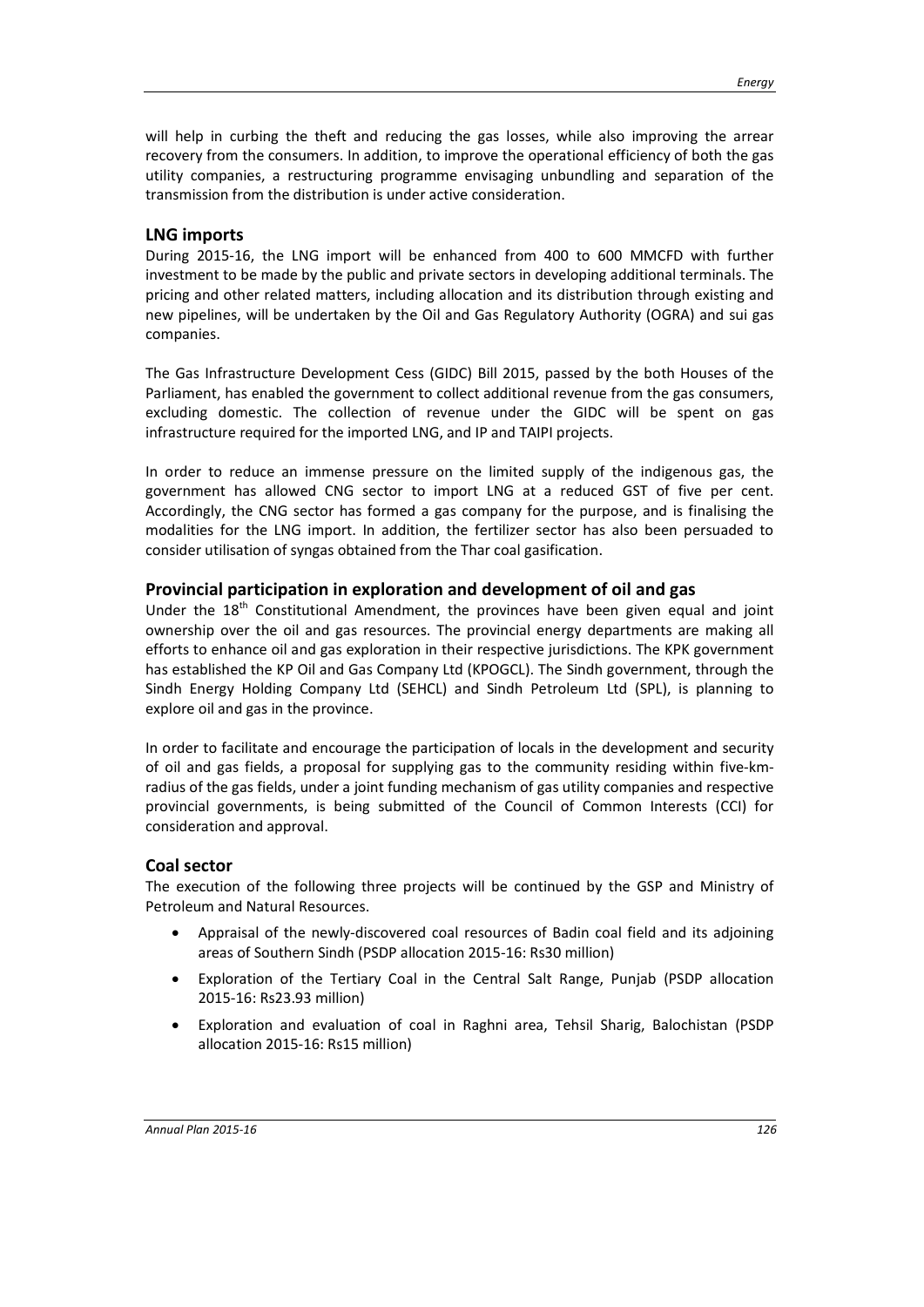#### Thar Coal Development

The Thar Coal Projects have been enlisted as early harvest projects by the CPEC. The Sindh Engro Coal Mining Project (SECMC) and Sino-Sindh Resources have been prioritised to be financed by the Chinese institutions. Besides the SECMC, other block lease holders are also actively working.

#### Power sector

An amount of Rs317,177 million has been allocated for various power projects for 2015-16 of the Ministry of Water and Power, Ministry of Kashmir affairs and Gilgit Baltistan, Pakistan Atomic Energy Commission and Pakistan Nuclear Regulatory Authority. The WAPDA, NTDC, GENCOs and DISCOs will invest Rs174,950 million from their own resources. The installed power generating capacity is planned to be increased from 24,830 MW in June 2015 to 25,857 MW in June 2016 through an addition of 1,027 MW in system. The break up is given below:

| Sr.<br># | <b>Name of project</b>                         | <b>Agency</b> | <b>Fuel</b>    | <b>Capacity</b><br>(MW) | <b>Commissioning</b><br>date |
|----------|------------------------------------------------|---------------|----------------|-------------------------|------------------------------|
| 1.       | Chashma-III Nuclear Power Plant                | <b>PAEC</b>   | <b>Nuclear</b> | 340                     | April 2016                   |
| 2.       | Quaid-e-Azam Solar Park Phase-II               | <b>PTDB</b>   | Solar          | 300                     | 2015-16                      |
| 3.       | Nandipur CCPP (Subject to gas<br>availability) | <b>GENCO</b>  | Gas conversion | 100                     | 2015-16                      |
| 4.       | Sapphire Wind Power Company<br>(Pvt) Ltd       | <b>AEDB</b>   | Wind           | 49.5                    | Dec 2015                     |
| 5.       | <b>Chiniot Power Ltd</b>                       | AEDB          | <b>Bagasse</b> | 62.4                    | Dec 2015                     |
| 6.       | <b>RYK Mills Limited</b>                       | AEDB          | <b>Bagasse</b> | 30                      | Dec 2015                     |
| 7.       | Hamza Sugar Mill Limited                       | AEDB          | <b>Bagasse</b> | 15                      | Dec 2015                     |
| 8.       | Yunus Energy Ltd                               | AEDB          | Wind           | 50                      | June 2016                    |
| 9.       | Tapal Wind Energy (Pvt.) Ltd                   | AEDB          | Wind           | 30                      | June 2016                    |
| 10.      | Metro Power Co. (Pvt) Ltd,                     | AEDB          | Wind           | 50                      | June 2016                    |
|          | <b>Total Addition 2015-16</b>                  |               |                | 1,027                   |                              |

| Capacity addition 2015-16 (MW) |  |  |
|--------------------------------|--|--|
|--------------------------------|--|--|

## Transmission and distribution system

To enhance the transmission capacity during 2015-16, about 10,970 MVA transformers of 500 and 220 kV systems will be installed along with 1,236 km of transmission lines as per details given below. Moreover, under the power distribution, energy loss reduction and village electrification programmes include: installation of 15,686 MVA of the distribution transformers and 5,424 km of HT/LT transmission line. Detail is attached as Annexure-IV.

| Sr.<br>No. | <b>Voltage</b><br><b>Level</b> | <b>Addition in transformation</b><br><b>Capacity (MVA)</b> |      | <b>Addition</b><br>in T/Line | <b>Estimated</b><br>Cost | <b>Amount</b><br><b>Incurred</b> | <b>Balance</b><br><b>Amount</b> | <b>Expected</b><br><b>Completion</b> |        |         |
|------------|--------------------------------|------------------------------------------------------------|------|------------------------------|--------------------------|----------------------------------|---------------------------------|--------------------------------------|--------|---------|
|            |                                | <b>New</b>                                                 | Aug. | Ext                          | <b>Total</b>             | (km)                             | (MUS <sub>5</sub> )             | (MUSS)                               | (MUSS) |         |
| $1 -$      | 500kV                          | 3900                                                       | 300  | $\overline{\phantom{a}}$     | 4.200                    | 549                              | 1084                            | 370                                  | 714    | 2015-16 |
| $2 -$      | 220kV                          | 5870                                                       | 900  | $\overline{\phantom{a}}$     | 6.770                    | 687                              |                                 |                                      |        |         |

## Energy efficiency and conservation

The Planning Commission has deliberated on various proposals to facilitate and encourage the use of energy efficient LED lights and air conditioners by reducing duty. Given the nature of the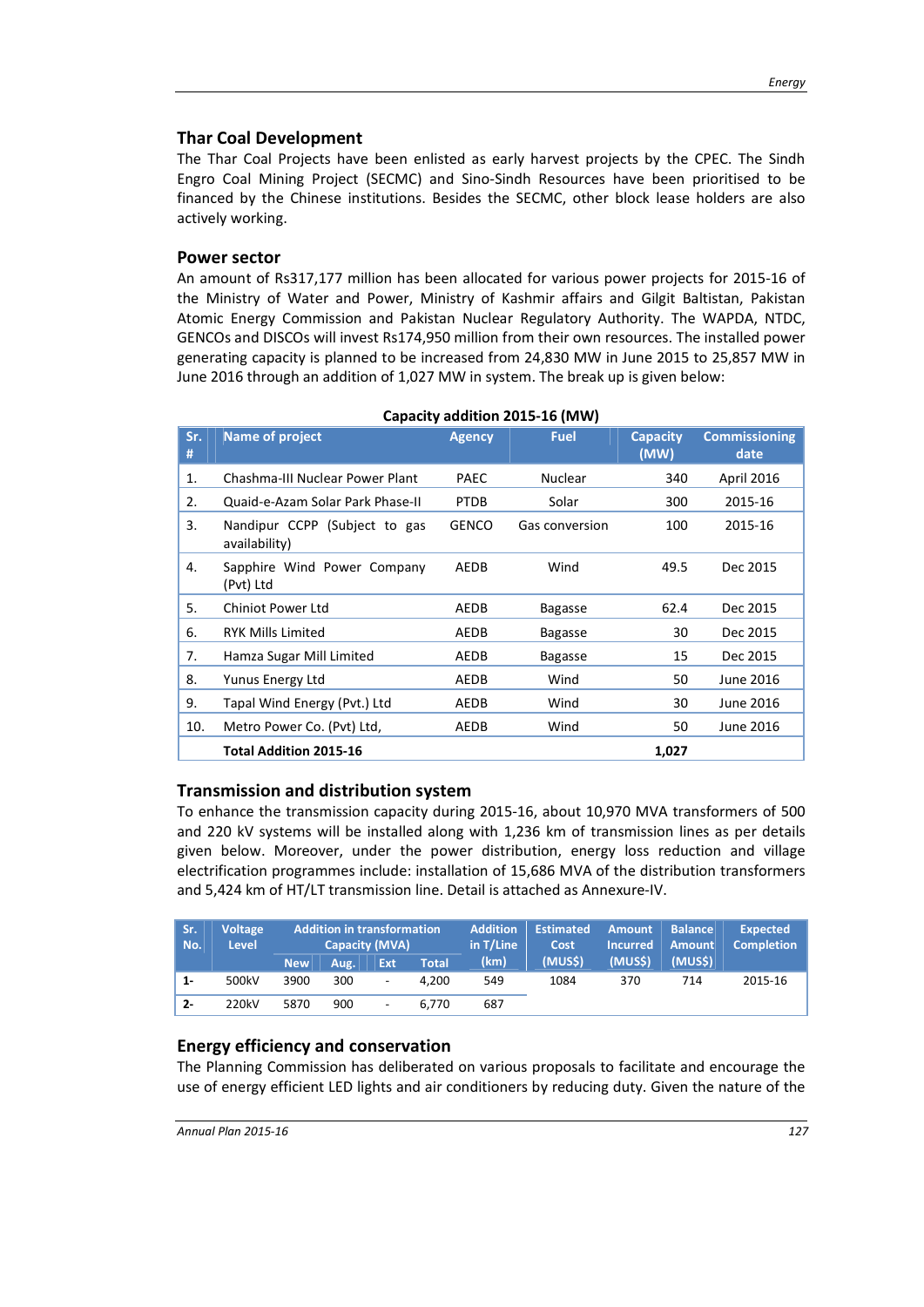appliances, a reduction in the rate of taxes will increase the demand; thereby, increasing the overall tax revenue. In this respect, consultative meetings are being carried out to explore more options for energy conservation and efficiency.

## Energy sector reforms

A number of consultative meetings with the ministries and divisions concerned were held on the enlisted-below agenda of the energy sector reforms:

- Merger of NEPRA and OGRA
- Definition of relationship of regulatory action and government policy
- Appellate Tribunals for the energy sector
- Regulatory Advisory Committees (RAC)
- Reorganisation of the NEPRA and OGRA, federal oversight and merit-based transparent and efficient appointment process in the energy sector
- Tariff-setting reforms in the regulatory process
- KE tariff reforms and restructuring
- Reorganisation of the energy sector ministries
- Delinking of transmission and distribution from SNGPL and SSGC
- Recognising, encouraging and rewarding energy efficiency and conservation
- Assist in the development of the local engineering design and manufacturing capabilities
- To encourage development of an integrated GIS framework of the energy sector
- To build inland water ways for transport of raw materials (coal) for the energy sector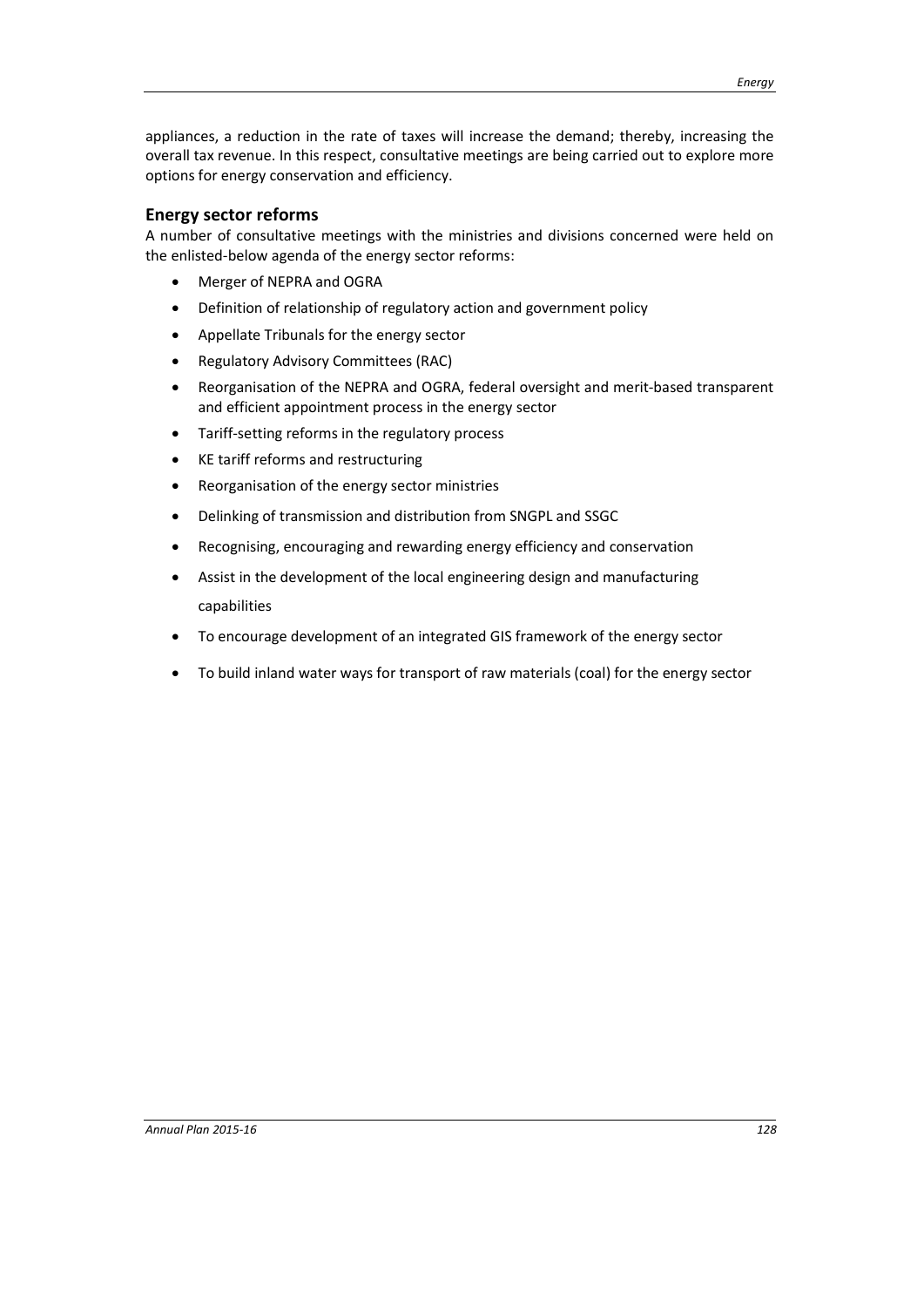## Annexure-I

| existing power generation |                                    |                |                           |  |  |  |  |  |
|---------------------------|------------------------------------|----------------|---------------------------|--|--|--|--|--|
|                           | <b>Existing installed capacity</b> |                |                           |  |  |  |  |  |
| Sr. No.                   | <b>Name of power station</b>       | <b>Fuel</b>    | <b>Installed capacity</b> |  |  |  |  |  |
|                           |                                    |                | (MW)                      |  |  |  |  |  |
| <b>Hydel WAPDA</b>        |                                    |                |                           |  |  |  |  |  |
| 1                         | Tarbela                            | Water          | 3,478                     |  |  |  |  |  |
| $\overline{2}$            | Mangla                             | Water          | 1,000                     |  |  |  |  |  |
| 3                         | Ghazi Barotha                      | Water          | 1,450                     |  |  |  |  |  |
| 4                         | Warsak                             | Water          | 243                       |  |  |  |  |  |
| 5                         | Chashma Low Head                   | Water          | 184                       |  |  |  |  |  |
| 6                         | Allai Khwar HPP                    | Water          | 121                       |  |  |  |  |  |
| 7                         | Jinnah Low Head                    | Water          | 96                        |  |  |  |  |  |
| 8                         | Small Hydels5                      | Water          | 106                       |  |  |  |  |  |
| 9                         | Khan Khwar HPP                     | Water          | 72                        |  |  |  |  |  |
| 10                        | Dubair Khwar HPP                   | Water          | 130                       |  |  |  |  |  |
|                           | Sub-Total (WAPDA Hydel)            |                | 6,902                     |  |  |  |  |  |
|                           | <b>Others</b>                      |                |                           |  |  |  |  |  |
| 11                        | Jagran Hydel                       | Water          | 30                        |  |  |  |  |  |
| 12                        | Malakand-III Hydel                 | Water          | 81                        |  |  |  |  |  |
|                           | <b>Total Hydel</b>                 |                | 7,013                     |  |  |  |  |  |
| <b>GENCOs</b>             |                                    |                |                           |  |  |  |  |  |
| 13                        | TPS Jamshoro #1-4                  | Gas/FO/RFO     | 850                       |  |  |  |  |  |
| 14                        | GTPS Kotri #1-7                    | Gas/HSD        | 174                       |  |  |  |  |  |
|                           | <b>Sub-Total GENCO-I</b>           |                | 1,024                     |  |  |  |  |  |
| 15                        | TPS Guddu Steam #1-13              | Gas/FO         | 1,655                     |  |  |  |  |  |
| 16                        | Guddu 747                          | Gas            | 747                       |  |  |  |  |  |
| 17                        | TPS Quetta                         | Gas            | 35                        |  |  |  |  |  |
|                           | <b>Sub-Total GENCO-II</b>          |                | 2,437                     |  |  |  |  |  |
| 18                        | TPS Muzaffargarh #1-6              | RFO/FO/Gas     | 1,350                     |  |  |  |  |  |
| 19                        | NGPS Multan #1&2                   | Gas/RFO/HSD/FO | 195                       |  |  |  |  |  |
| 20                        | GTPS Faisalabad #1-9               | Gas/HSD        | 244                       |  |  |  |  |  |
| 21                        | SPS Faisalabad #1&2                | FO/Gas/RFO     | 132                       |  |  |  |  |  |
| 22                        | Shahdara G.T.                      | Gas            | 44                        |  |  |  |  |  |
| 23                        | Nandipur                           | <b>RFO</b>     | 286                       |  |  |  |  |  |
|                           | Sub-Total GENCO-III                |                | 2,251                     |  |  |  |  |  |
| 24                        | <b>FBC Lakhra</b>                  | Coal           | 150                       |  |  |  |  |  |
|                           | Sub-Total GENCO-IV                 |                | 150                       |  |  |  |  |  |
|                           | <b>Sub-Total GENCOs</b>            |                | 5,862                     |  |  |  |  |  |
| <b>Nuclear</b>            |                                    |                |                           |  |  |  |  |  |
| 25                        | Chashma Nuclear (PAEC)-I           | Uranium        | 325                       |  |  |  |  |  |
| 26                        | Chashma Nuclear (PAEC)-II          | Uranium        | 340                       |  |  |  |  |  |
|                           | <b>Sub-Total (Nuclear)</b>         |                | 665                       |  |  |  |  |  |
| <b>Hydel IPPs</b>         |                                    |                |                           |  |  |  |  |  |
| 27                        | New Bong Escape                    | Water          | 84                        |  |  |  |  |  |
|                           | Sub-Total (Hydel IPPs)             |                | 195                       |  |  |  |  |  |
| <b>Thermal IPPs</b>       |                                    |                |                           |  |  |  |  |  |
| 28                        | <b>KAPCO</b>                       | RFO/Gas/HSD    | 1,638                     |  |  |  |  |  |
| 29                        | Hub Power Project (HUBCO)          | <b>RFO</b>     | 1,292                     |  |  |  |  |  |
| 30                        | Kohinoor Energy Ltd. (KEL)         | <b>RFO</b>     | 131                       |  |  |  |  |  |

## Existing power generation

*Annual Plan 2015-16 129*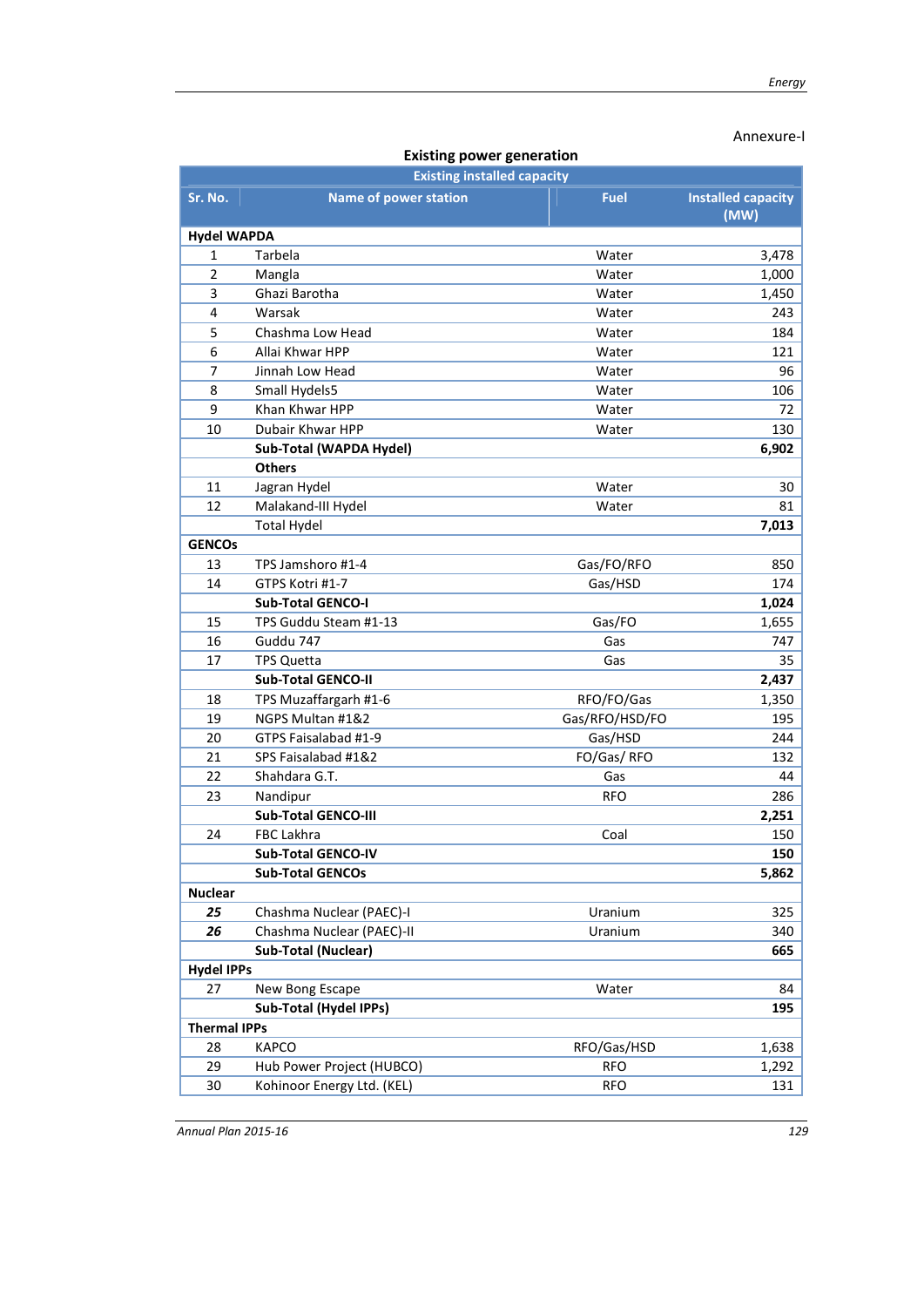|         | <b>Existing installed capacity</b>               |             |                           |  |  |  |  |  |  |
|---------|--------------------------------------------------|-------------|---------------------------|--|--|--|--|--|--|
| Sr. No. | <b>Name of power station</b>                     | <b>Fuel</b> | <b>Installed capacity</b> |  |  |  |  |  |  |
| 31      | AES Lalpir Ltd.                                  | <b>RFO</b>  | 362                       |  |  |  |  |  |  |
| 32      | AES Pak Gen (Pvt) Ltd.                           | <b>RFO</b>  | 365                       |  |  |  |  |  |  |
| 33      | <b>SEPCOL</b>                                    | <b>RFO</b>  | 135                       |  |  |  |  |  |  |
| 34      | Habibullah Energy Ltd. (HCPC)                    | Gas         | 140                       |  |  |  |  |  |  |
| 35      | Uch Power Project                                | Gas         | 586                       |  |  |  |  |  |  |
| 36      | Rousch (Pak) Power Ltd.                          | Gas         | 450                       |  |  |  |  |  |  |
| 37      | Fauji Kabirwala (FKPCL)                          | Gas         | 157                       |  |  |  |  |  |  |
| 38      | Saba Power Company                               | <b>RFO</b>  | 134                       |  |  |  |  |  |  |
| 39      | Japan Power Generation Ltd.                      | <b>RFO</b>  | 135                       |  |  |  |  |  |  |
| 40      | Liberty Power Project                            | Gas         | 235                       |  |  |  |  |  |  |
| 41      | Altern Energy Ltd. (AEL)                         | Gas         | 31                        |  |  |  |  |  |  |
| 42      | <b>Attock Generation PP</b>                      | <b>RFO</b>  | 163                       |  |  |  |  |  |  |
| 43      | <b>ATLAS Power</b>                               | <b>RFO</b>  | 219                       |  |  |  |  |  |  |
| 44      | Engro P.P. Daharki, Sindh                        | HSD/Gas/FO  | 226                       |  |  |  |  |  |  |
| 45      | Saif P.P. Sahiwal, Punjab                        | Gas/HSD     | 225                       |  |  |  |  |  |  |
| 46      | Orient P.P. Balloki, Punjab                      | Gas/HSD     | 225                       |  |  |  |  |  |  |
| 47      | Nishat P.P. Near Lahore                          | <b>RFO</b>  | 200                       |  |  |  |  |  |  |
| 48      | Nishat Chunian Project. Lahore                   | <b>RFO</b>  | 200                       |  |  |  |  |  |  |
| 49      | <b>Foundation Power</b>                          | Gas         | 175                       |  |  |  |  |  |  |
| 50      | Saphire Muridke                                  | Gas/HSD     | 225                       |  |  |  |  |  |  |
| 51      | Liberty Tech                                     | <b>RFO</b>  | 200                       |  |  |  |  |  |  |
| 52      | <b>Hubco Narowal</b>                             | <b>RFO</b>  | 220                       |  |  |  |  |  |  |
| 53      | Halmore Bhikki                                   | HSD/Gas     | 225                       |  |  |  |  |  |  |
| 54      | Uch-II                                           | Gas         | 375                       |  |  |  |  |  |  |
| 55      | Davis                                            | Gas         | 10                        |  |  |  |  |  |  |
| 56      | <b>Sub-Total Thermal IPPs</b>                    |             | 8,678                     |  |  |  |  |  |  |
|         | <b>Wind Power Projects</b>                       |             |                           |  |  |  |  |  |  |
| 57      | Fauji Wind Power                                 | Wind        | 50                        |  |  |  |  |  |  |
| 58      | Zorlu Energy Wind Power                          | Wind        | 56                        |  |  |  |  |  |  |
|         | <b>Total Wind Power Plants</b>                   |             | 106                       |  |  |  |  |  |  |
|         | <b>Total Installed Capacity (Public+Private)</b> |             | 22,408                    |  |  |  |  |  |  |
|         | <b>Total Installed Capacity K-Electric</b>       |             | 2,422                     |  |  |  |  |  |  |
|         | <b>Grand Total (Sub Total + K-Electric)</b>      |             | 24,830                    |  |  |  |  |  |  |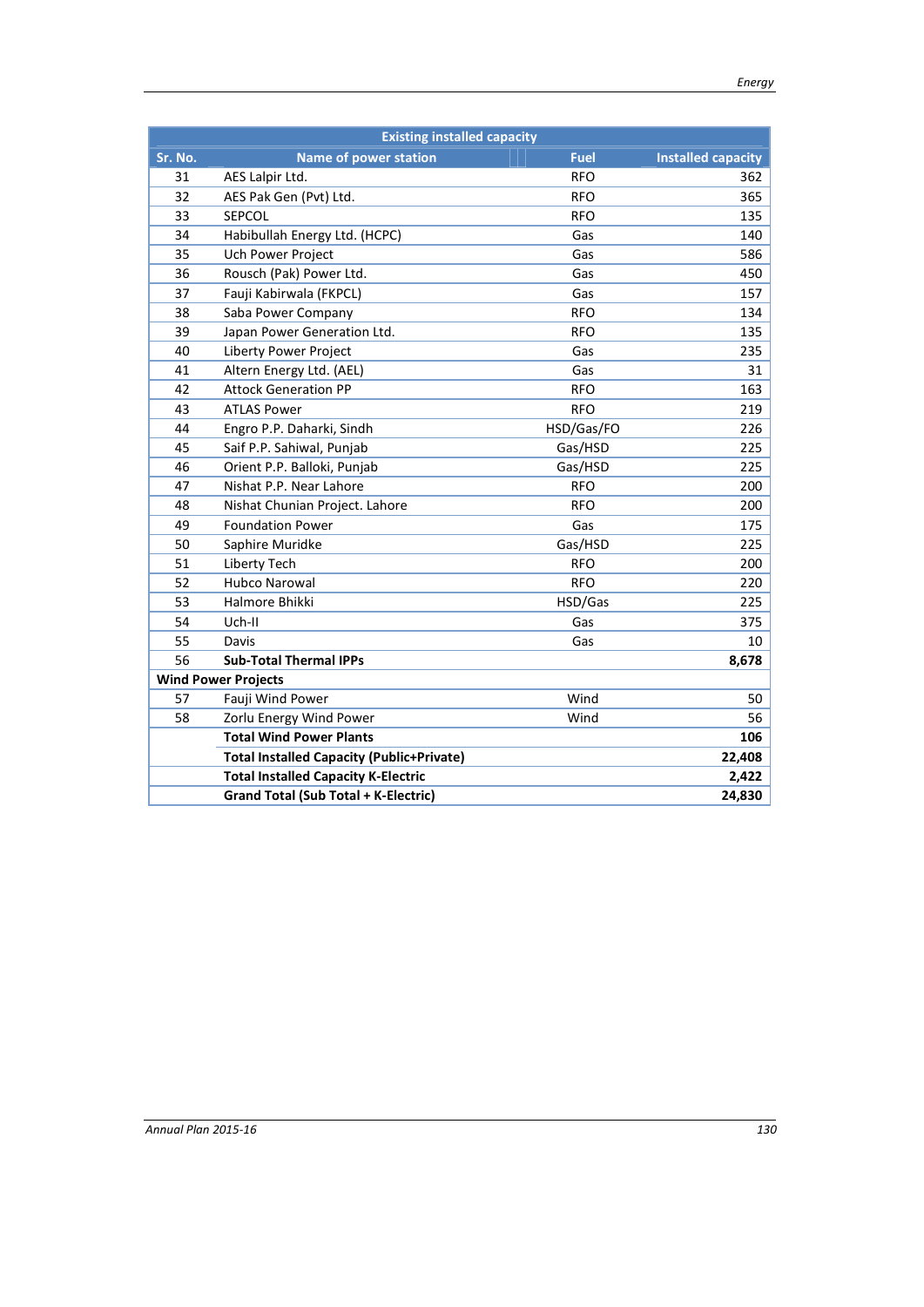## Annexure-II

| Sr.<br>No.     | Name of the project                                                                                                                               | <b>MVA</b><br>capacity                               | <b>Addition in</b><br>$T/L$ (km) | <b>Approved PC-I</b><br>cost million (Rs<br>$US$ \$) | <b>Expected</b><br>completion |
|----------------|---------------------------------------------------------------------------------------------------------------------------------------------------|------------------------------------------------------|----------------------------------|------------------------------------------------------|-------------------------------|
| 1              | 220kV Gharo G/S and Extension at<br>500kV Jamshoro G/S                                                                                            | 2x250<br>(Gharo)<br>$\ddot{}$<br>1x450<br>(Jamshoro) | 85                               | 7,952<br>80                                          | 2016-17                       |
| $\overline{2}$ | Evacuation of Power from 1320<br>MW Imported Coal based PP at<br>Sahiwal                                                                          | 1x600                                                | 0.5                              | 1413<br>14                                           | 2016-17                       |
| 3              | Replacement of existing 220 kV<br>Tarbela-Burhan D/C T/L (35km)                                                                                   |                                                      | 138                              | 3,568<br>36                                          | 2016-17                       |
|                | Replacement of existing 220 kV<br>Tarbela-Burhan-ISPR<br>D/C<br>T/L<br>(62.5km)<br>In/Out of one circuit of 220kV<br>Mansehra-ISPR D/C T/L (40km) |                                                      |                                  |                                                      |                               |
| 4              | Evacuation of Power from 1200<br>MW LNG Based Power Project at<br><b>Bhikki</b>                                                                   |                                                      | 03                               | 02                                                   | 2016-17                       |
| 5              | Evacuation of Power from 1200<br>MW LNG Based Power Project at<br><b>Balloki</b>                                                                  | 750                                                  | 40                               | 31                                                   | 2016-17                       |
| 6              | Evacuation of Power from 1200<br>MW LNG Based Power Project at<br>Jhang (Haveli Bahadur Shah)                                                     |                                                      | 28                               | 15                                                   | 2016-17                       |
| 7              | Power Dispersal from 1200 MW<br>Thar Coal Power Plant (500 kV<br>Thar - Matiari T/L & Matiari 500<br>kV S/Station)                                |                                                      | 270                              | 185                                                  | 2017-18                       |
| 8              | Evacuation of Power from 1320<br>MW Bin Qasim Project                                                                                             |                                                      | 180                              | 107                                                  | 2017-18                       |
| 9              | of<br>Extension/Augmentation<br>220/132kV<br>Rewat<br>substation<br>(2x160 to 2x250 + 1x250)                                                      | 430                                                  |                                  | $\overline{7}$                                       | 2017-18                       |
| 10             | 500 kV Faisalabad West G/S along<br>with allied T/Ls                                                                                              | $3x250 +$<br>2x750                                   | 125 (220 kV)<br>32 (500 kV)      | 72                                                   | 2017-18                       |
| 11             | 500 kV Islamabad West G/S along<br>with allied T/Ls                                                                                               | $3x250 +$<br>2x750                                   | 35 (220 kV)<br>27(500 kV)        | 55                                                   | 2017-18                       |
| 12             | 220kV Mirpur Khas G/S along with<br>allied T/Ls                                                                                                   | 2x250                                                | 70                               | 32                                                   | 2017-18                       |
| 13             | 500kV Chakwal G/S along with<br>allied T/Ls                                                                                                       | 2x250                                                | 20                               | 30                                                   | 2017-18                       |
| 14             | 220kV Mastung G/S along with<br>allied T/Ls                                                                                                       | 2x250                                                | 120                              | 43                                                   | 2017-18                       |
| 15             | Evacuation of Power from Tarbela<br>5th Extension                                                                                                 |                                                      | 77                               | 40.5                                                 | 2017-18                       |

## Transmission system expansion plan

*Annual Plan 2015-16 131*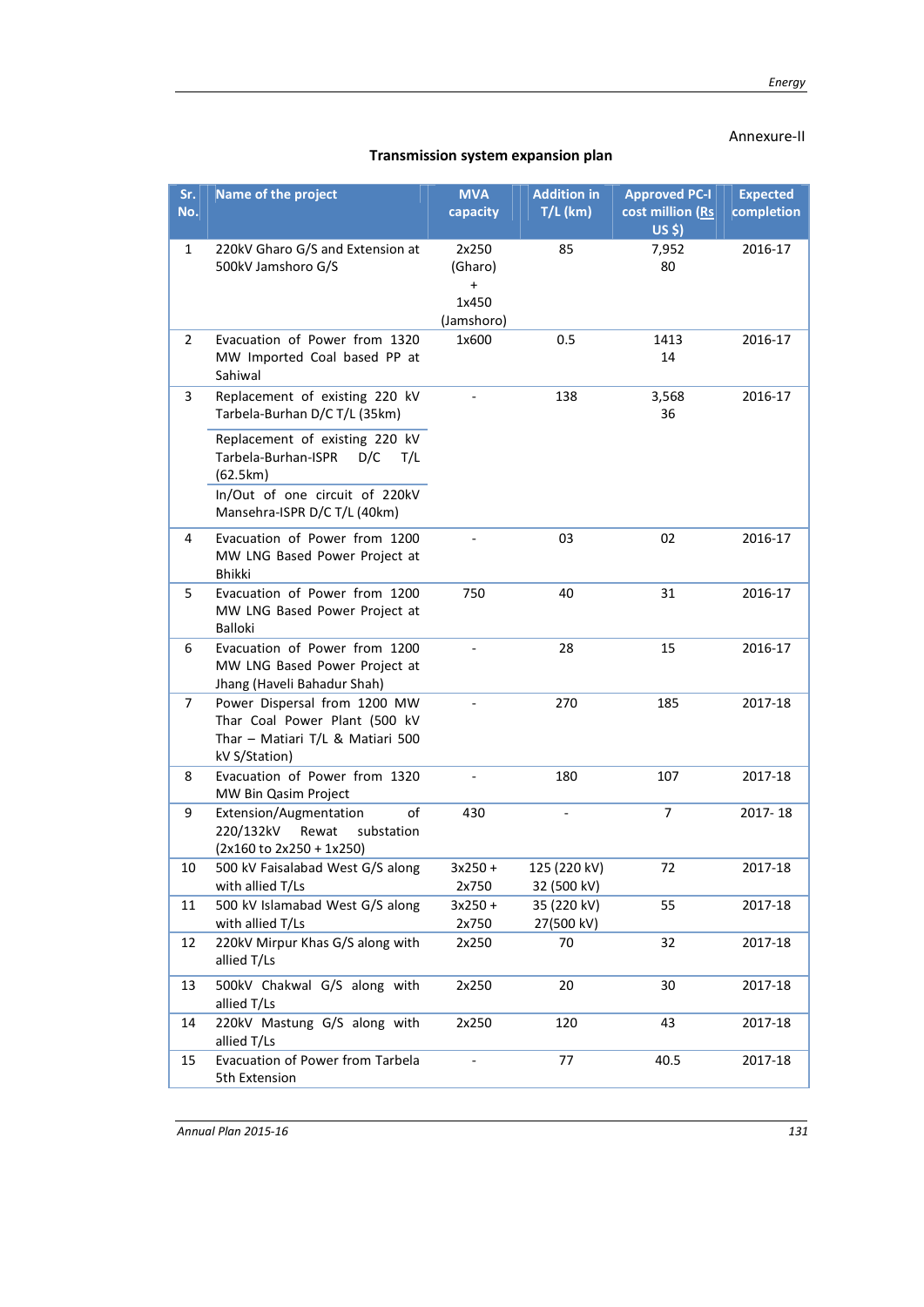| Sr.<br>No. | Name of the project                                                                     | <b>MVA</b><br>capacity   | <b>Addition in</b><br>$T/L$ (km) | <b>Approved PC-I</b><br>cost million (Rs<br>$US$ \$) | <b>Expected</b><br>completion |
|------------|-----------------------------------------------------------------------------------------|--------------------------|----------------------------------|------------------------------------------------------|-------------------------------|
| 16         | T.M Khan to Hala Road 220kV D/C<br>T/L                                                  | $\frac{1}{2}$            | 10                               | $\overline{2}$                                       | 2017-18                       |
| 17         | Evacuation of Power from Karot<br>and Azad Pattan HPPs                                  | $\overline{\phantom{a}}$ | 10                               | 5                                                    | 2018-19                       |
| 18         | Evacuation of Power from 1320<br>MW HUB Power Company Ltd                               | $\overline{a}$           | 25                               | 15                                                   | 2018-19                       |
| 19         | Evacuation of Power from 350<br>MW Siddigsons Ltd                                       |                          | 32                               | 20                                                   | 2018-19                       |
| 20         | Evacuation of Power from 660<br><b>MW</b><br>Lucky<br>Electric<br>Power<br>Company Ltd. |                          | 32                               | 20                                                   | 2018-19                       |
| 21         | Evacuation of Power from 2160<br>MW Dasu Hydro Power Project<br>(Phase-I)               |                          | 615                              | 560                                                  | 2019-20                       |
| 22         | Scheme<br>for<br>Interconnection<br>CASA-1000 (HVDC Part)                               | $\blacksquare$           | 100km<br>(HVDC)                  | 167                                                  | 2019-20                       |
| 23         | 500 kV Peshawar New G/S along<br>with allied T/Ls (HVAC Part of<br>CASA-1000)           | 2x750                    | 15 (500 kV)<br>24 (220 kV)       | 35                                                   | 2019-20                       |
| 24         | Evacuation of Power from Suki<br>Kinari HPP                                             | $\blacksquare$           | 200                              | 107                                                  | 2019-20                       |
| 25         | 220kV Kohat G/S along with allied<br>T/Ls                                               | 2 x 250                  | 50                               | 35                                                   | 2019-20                       |
| 26         | 220kV Jamrud G/S along with<br>allied T/Ls                                              | 2 x 250                  | 10                               | 15                                                   | 2019-20                       |
| 27         | 220kV Kamra G/S along with<br>allied T/Ls                                               | 2 x 250                  | 5                                | 12.5                                                 | 2019-20                       |
| 28         | 220kV Shadman G/S along with<br>allied T/Ls                                             | 2 x 250                  | 15                               | 50                                                   | 2019-20                       |
| 29         | 220kV Jauhrabad G/S along with<br>allied T/Ls                                           | 2 x 250                  | 10                               | 12.5                                                 | 2019-20                       |
| 30         | 220kV H.Faqiran G/S along with<br>allied T/Ls                                           | 2 x 250                  | 58                               | 39                                                   | 2019-20                       |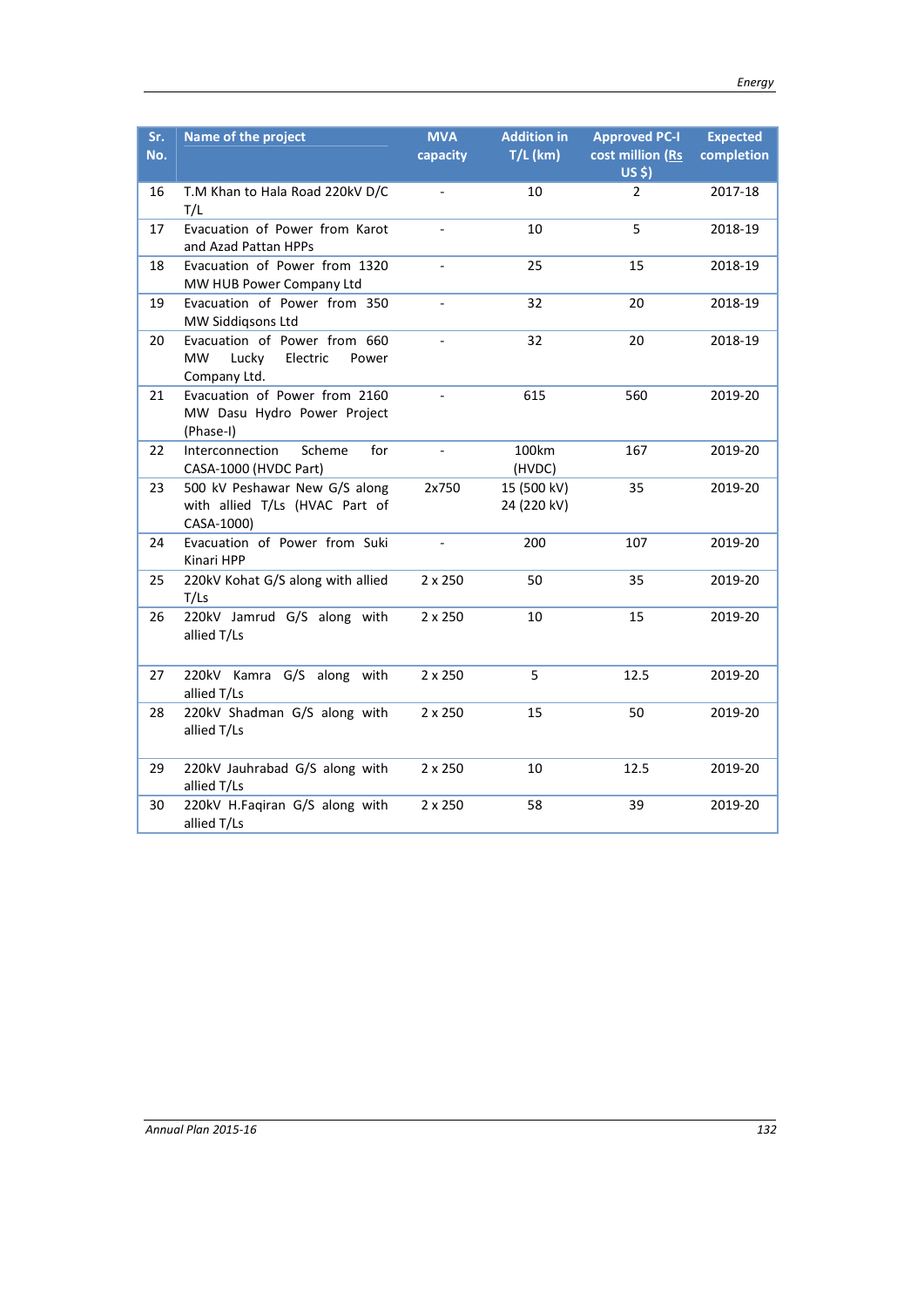## Annexure-III

| <b>DISCO</b> | <b>Projected Demand</b><br>(MM) | Trans. Line<br>$\overline{(KM)}$ | Transformer<br>Power<br>(MVA) | Transformer (Rs<br>Cost of T/L and<br>Power<br>Mill) | Line (KM)<br>토 | LT Line (KM) | Distribution Trans-<br>Former (MVA) | Dist. Transformer<br>Cost of HT/LT &<br>(M.RS) | replacement of<br>Cost of<br>meters<br>(M.Rs) | Cost of installation<br>of AMI<br>(M.Rs) |
|--------------|---------------------------------|----------------------------------|-------------------------------|------------------------------------------------------|----------------|--------------|-------------------------------------|------------------------------------------------|-----------------------------------------------|------------------------------------------|
| <b>FESCO</b> | 3059                            | 187                              | 642                           | 6629                                                 | 528            | 754          | 580                                 | 2683                                           | 94                                            |                                          |
| <b>MEPCO</b> | 4250                            | 47                               | 350                           | 3000                                                 | 70835          | 46776        | 7331                                | 1560                                           | 700                                           | 580                                      |
| <b>HESCO</b> | 1290                            | 97                               | 217                           | 1074                                                 | 350            | 170          | 90                                  | 486                                            | 175                                           | 10                                       |
| <b>GEPCO</b> | 2386                            | 2468                             | 3885                          | 955                                                  | 22327          | 17917        | 3568                                | 516                                            |                                               |                                          |
| <b>TESCO</b> | 585                             | 58                               | 130                           | 1630                                                 | 250            | 192          | 8                                   | 616                                            | 0.5                                           | 5                                        |
| <b>IESCO</b> | 2565                            | 313                              | 247                           | 5765                                                 | 690            | 170          | 55                                  | 1577                                           | 365                                           | 0                                        |
| QESCO        | 1715                            | 84                               | 92                            | 425                                                  | 522            | 51           | 430                                 | 996                                            | 31                                            | 4                                        |
| PESCO        | 2894                            | 52                               | 312                           | 2700                                                 | 1644           | 1796         | 30                                  | 3695                                           | 28                                            | 20                                       |
| <b>SEPCO</b> | 1180                            | 73                               | 44                            | 1195                                                 | 347            | 88           | 426                                 | 861                                            | 230                                           | 1                                        |
| LESCO        | 5022                            | 68.1                             | 269                           | 1937.2                                               | 594            | 436          | 348                                 | 1301                                           | 40                                            | $\mathbf 0$                              |
|              | 24946                           | 3447.1                           | 6188                          | 25310.2                                              | 98087.24       | 68349.95     | 12865.367                           | 14290.73                                       | 1663.3                                        | 619.3                                    |

Investment requirements for Grids and T/L in DISCOs 2014-15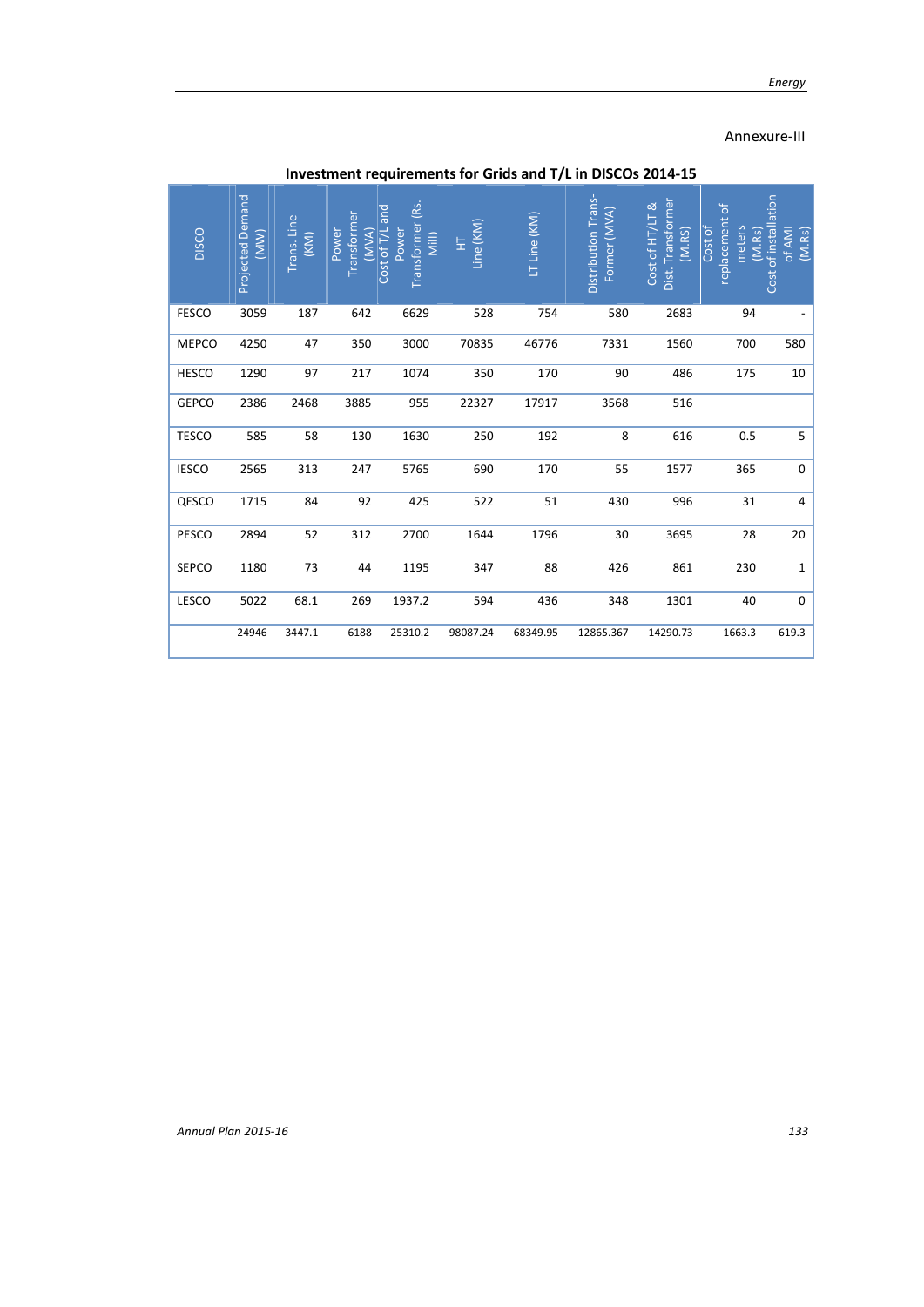## Annexure-IV

|              | mesunent requirements for Grius and T/L in Discus 2015-10 |                                        |                                   |                                                 |              |              |                                          |                                             |                                            |                                       |
|--------------|-----------------------------------------------------------|----------------------------------------|-----------------------------------|-------------------------------------------------|--------------|--------------|------------------------------------------|---------------------------------------------|--------------------------------------------|---------------------------------------|
| DISCO        | Projected Demand (MW)                                     | Trans. Line<br>$\overline{(\kappa m)}$ | <b>Power Transformer</b><br>(MVA) | Cost of T/L and Power<br>Transformer (Rs. Mill) | HT LINE (KM) | LT LINE (KM) | TRANSFORMER (MVA)<br><b>DISTRIBUTION</b> | COST OF HT/LT & DIST.<br>TRANSFORMER (M.RS) | Cost of replacement of<br>meters<br>(M.Rs) | Cost of installation of AMI<br>(M.Rs) |
| <b>FESCO</b> | 3261                                                      | 202                                    | 806                               | 6801                                            | 730          | 819          | 605                                      | 2859                                        | 108                                        | 18                                    |
| <b>MEPCO</b> | 4460                                                      | 178                                    | 1507                              | 9200                                            | 71511        | 46896        | 9833                                     | 3351                                        | 700                                        | 760                                   |
| <b>HESCO</b> | 1343                                                      | 490                                    | 78                                | 6058                                            | 604          | 252          | 114                                      | 675                                         | 340                                        | $\mathbf 0$                           |
| GEPCO        | 2423                                                      | 2548                                   | 4546                              | 2645                                            | 22477        | 18142        | 3654                                     | 1277                                        | 500                                        | 1000                                  |
| <b>TESCO</b> | 627                                                       | 120                                    | 52                                | 1491                                            | 300          | 220          | 10                                       | 636                                         | 0.6                                        | 5                                     |
| <b>IESCO</b> | 2702                                                      | 313                                    | 544                               | 8909                                            | 755          | 177          | 55                                       | 1715                                        | 365                                        | 101                                   |
| QESCO        | 1768                                                      | 958                                    | 104                               | 9943                                            | 602          | 54           | 456                                      | 1387                                        | 32                                         | 4                                     |
| PESCO        | 3125                                                      | 82                                     | 520                               | 4200                                            | 1870         | 1158         | 33                                       | 4470                                        | 30                                         | 21                                    |
| SEPCO        | 1250                                                      | 330                                    | 210                               | 2722                                            | 445          | 104          | 545                                      | 1094                                        | 230                                        | $\mathbf{1}$                          |
| LESCO        | 1312.5                                                    | 203.44                                 | 1668                              | 11797.72408                                     | 640          | 370          | 381                                      | 1416                                        | 248                                        | 131                                   |
|              | 22271.5                                                   | 5424.44                                | 10035                             | 63766.72408                                     | 99934.07     | 68191.59     | 15686.518                                | 18880.445                                   | 2554                                       | 2041.618                              |

## Investment requirements for Grids and T/L in DISCOs 2015-16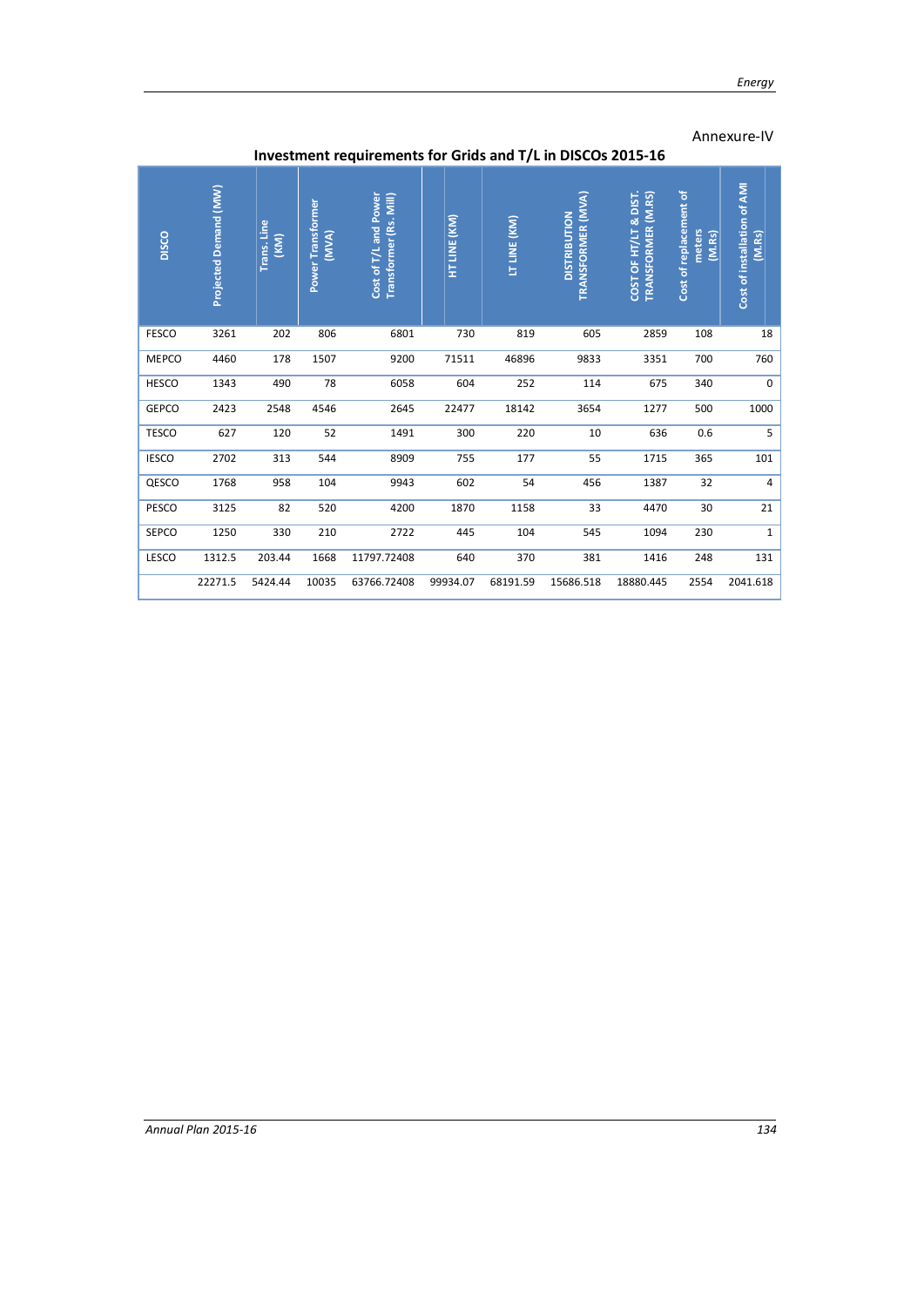### Annexure-V

#### Gas consumers, transmission and distribution addition Achievements and targets

|              | Achievements and targets                               |              |                           |                                                        |                           |                           |  |  |
|--------------|--------------------------------------------------------|--------------|---------------------------|--------------------------------------------------------|---------------------------|---------------------------|--|--|
| Sr#          | <b>Items</b>                                           | <b>Units</b> | <b>Targets</b><br>2014-15 | <b>Expected</b><br>achievement<br>up to 30-06-<br>2015 | <b>Achievement</b><br>(%) | <b>Targets</b><br>2015-16 |  |  |
|              | <b>Gas consumers added</b>                             |              |                           |                                                        |                           |                           |  |  |
|              | SNGPL                                                  |              |                           |                                                        |                           |                           |  |  |
|              | Domestic                                               | Nos.         | 300,000                   | 300,000                                                | 100                       | 300,000                   |  |  |
|              | Commercial.                                            | Nos.         |                           | 71                                                     |                           | 1,000                     |  |  |
|              | Industrial                                             | Nos.         |                           |                                                        |                           | 20                        |  |  |
|              | Sub-total SNGPL                                        | Nos.         | 300,000                   | 300,071                                                | 100.02                    | 301,020                   |  |  |
| <b>SSGCL</b> |                                                        |              |                           |                                                        |                           |                           |  |  |
|              | Domestic                                               | Nos.         | 10,700                    | 96,084                                                 | 897.98                    | 118,000                   |  |  |
|              | Commercial.                                            | Nos.         | 320                       | 309                                                    | 96.56                     | 375                       |  |  |
|              | Industrial                                             | Nos.         | 25                        | 9                                                      | 36                        | 35                        |  |  |
|              | <b>Sub Total SSGCL</b>                                 | Nos.         | 11,045                    | 96,402                                                 | 872.81                    | 118,410                   |  |  |
|              | <b>Total SNGPL + SSGCL</b>                             | Nos.         | 311,045                   | 396,473                                                | 127.46                    | 419,430                   |  |  |
|              | Transmission & Distribution extension by gas companies |              |                           |                                                        |                           |                           |  |  |
| <b>SNGPL</b> |                                                        |              |                           |                                                        |                           |                           |  |  |
|              | Transmission                                           | <b>Kms</b>   | 114                       | 111                                                    | 97.37                     | 111                       |  |  |
|              | Distribution and service                               | <b>Kms</b>   | 4,675                     | 4,675                                                  | 100                       | 5,274                     |  |  |
|              | Sub-total SNGPL                                        | <b>Kms</b>   | 4,789                     | 4,786                                                  | 99.94                     | 5,385                     |  |  |
| <b>SSGCL</b> |                                                        |              |                           |                                                        |                           |                           |  |  |
|              | Transmission                                           | <b>Kms</b>   | 164                       | 41                                                     | 25                        | 168                       |  |  |
|              | Distribution and Service                               | <b>Kms</b>   | 1,846                     | 780                                                    | 42.25%                    | 1,779                     |  |  |
|              | <b>Sub Total SSGCL</b>                                 | <b>Kms</b>   | 2,010                     | 821                                                    | 40.85%                    | 1,947                     |  |  |
|              | <b>Total SNGPL + SSGCL</b>                             | <b>Kms</b>   | 6,799                     | 5,607                                                  | 82.47%                    | 7,332                     |  |  |